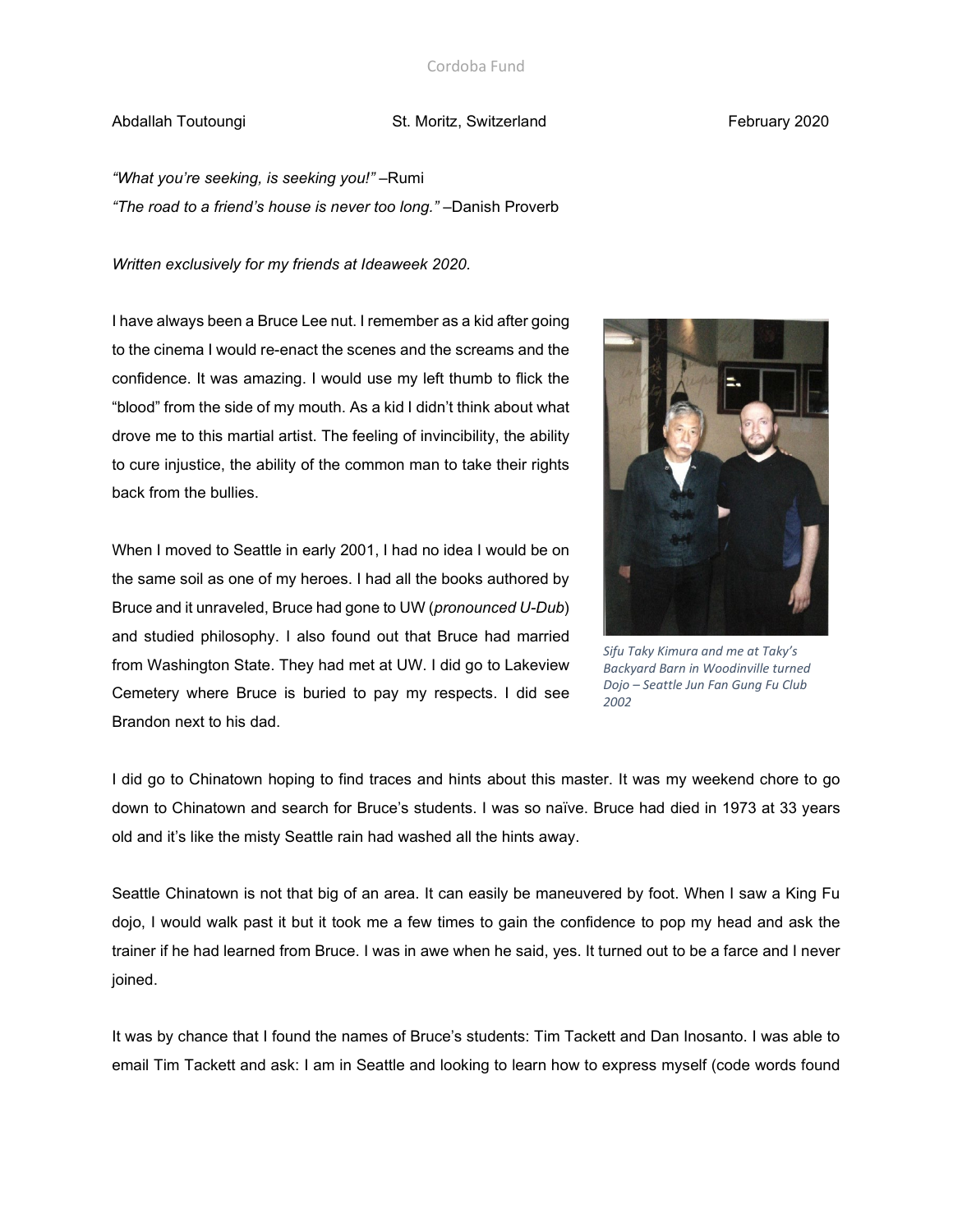### Cordoba Fund

in Bruce's books). His art was to find the cause of his ignorance and express oneself honestly and not lying to oneself.

Tim was gracious to say that Taky Kimura was still in Seattle and I should reach out to him and he even gave me a phone number to call. I called Taky. Hello, my name is Abdallah. I have been looking for you all over Chinatown. Sifu Taky as he's supposed to be addressed in formal way said he used to have a grocery store in Chinatown and they used to train in the basement but since he closed down the grocery store they've been training in the barn in his backyard in Woodinville. I am welcome to visit. They workout twice a week, Mondays and Wednesdays 8pm – 10pm. The Woodinville dojo was a barn fitted by the students into a dojo. It had gym rubber floors and a hanging heavy bag and a wooden dummy. A picture of Bruce right upfront high on the wall looking down on us. There was a US flag draping down and Bruce's modified Yin Yang black flag "Having no way as way, having no limitation as limitation."

Do you know those black cloth slip-on shoes you see in old Chinese movies? Well this sucker picked a pair. I also picked up a pair of training pants. The ones that sag to the knees. I am a real fan so I wanted to go all out. I can't remember the exact date I went to Taky in Woodinville of 2002, but he had me sit respectfully on a chair and watch.

Then after training he asked why I was there and I did say I wanted to learn how to express myself like Bruce did. Taky was adamant that Bruce was a philosopher and that was his gift.

I was invited to come again and I was respectfully asked to sit and watch again in full gear. I was ready but Taky was trying to measure my persistence. Taky didn't charge any money for these trainings. He felt he owed it to Bruce and to keep his remembrance going. Isn't that just unbelievable?! Absolutely unbelievable!? Where's the sales pitch and the required kimono for class. There was none of that. What is going on here?

The group of brothers and sisters that trained had been with Taky for a couple decades, some more some less. He asked that when I come to class to leave my ego at door. He asked me to empty my cup. He asked me to practice with my brothers and sisters. Taky would even call me sometimes "brother". That feeling of respect and tranquility was everywhere in that dojo. That led to a sense of humility and acceptance that we are here to learn and not to impose our knowledge.

We always started with a salute to Bruce then Taky then the senior students. Then we worked out hard and practiced and practiced until steam would start emanating from the top of our heads in that cold barn. It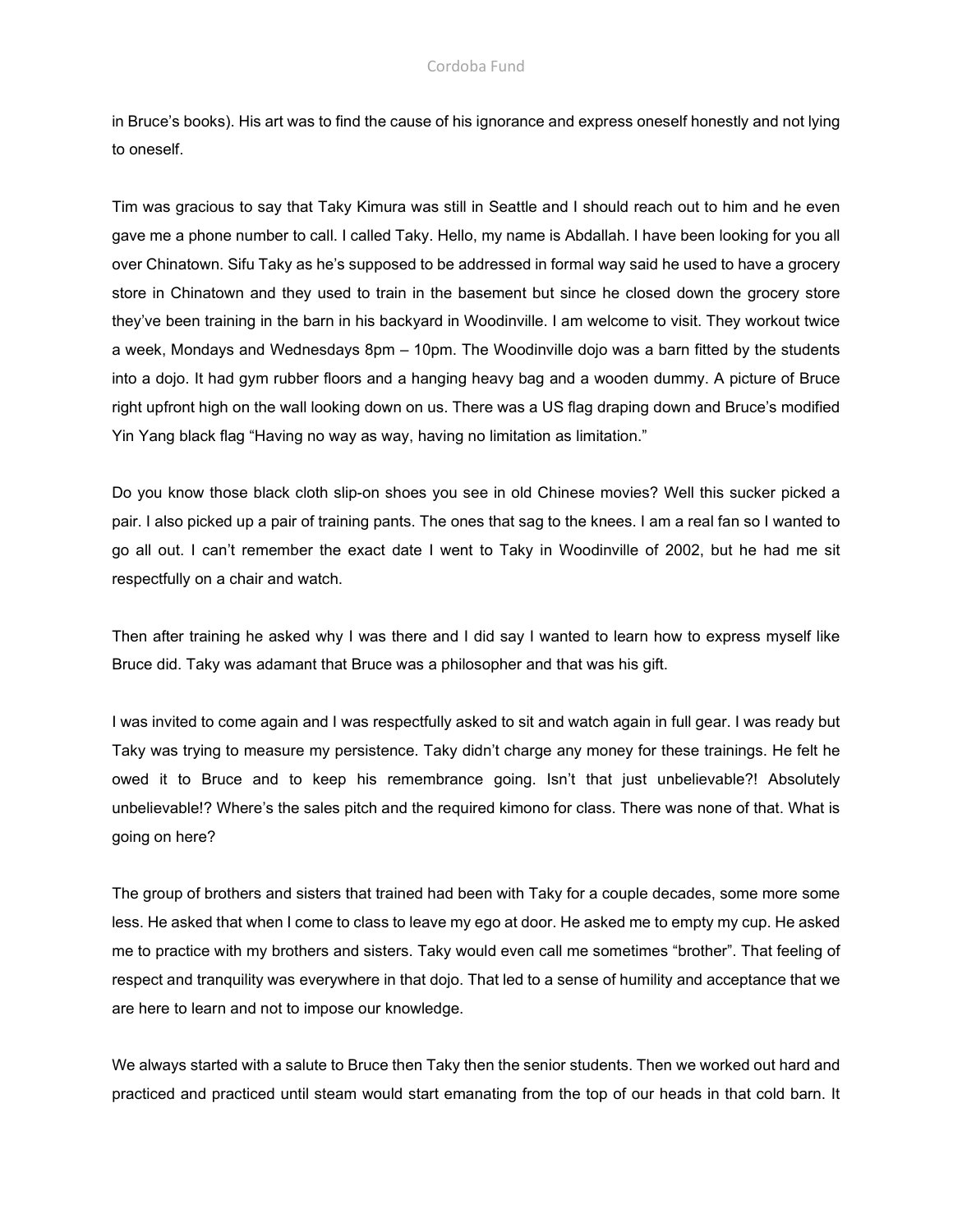## Cordoba Fund

was an amazing workout. For two hours straight. At the end, Taky would ask us to do a pseudo-sparring session in pairs where you scored when you lightly tapped your brother or sisters forehead and they had to do the same. This made sense rather than having to kick each other's behind.

I was hooked to Taky and the group. I trained religiously every Monday and Wednesday for almost four years. I did my best to never miss a training. I got rid of those Chinese shoes – they really hurt my feet. Oh my God, they were SO uncomfortable and bought a pair of Asics wrestling shoes. They were just perfect. I also started to wear a tracksuit like Bruce. We had no belts no colors nor stripes or stars.

Taky's tips to me were, which initially made no sense, You are a work horse, I need you to be a race horse. Well, how do I become a race horse? I wanted to know. I kept practicing and practicing and gave it all I had. The glaring fact about the folks that were at Taky's were the common (wo)man. A landscaper, a stunt man and his fiancée, a student videographer, an immigrant from France who is a footballer, an Asian accountant. We all shared our love for Bruce, Taky, and the art - just global citizens.

They were all very good. I like to steal this saying from Taky. He kept saying that he had two left feet. Yep me too. Everyone was better than me and I had two left feet also.



Source Youtube.

Taky likes to share stories about Bruce.